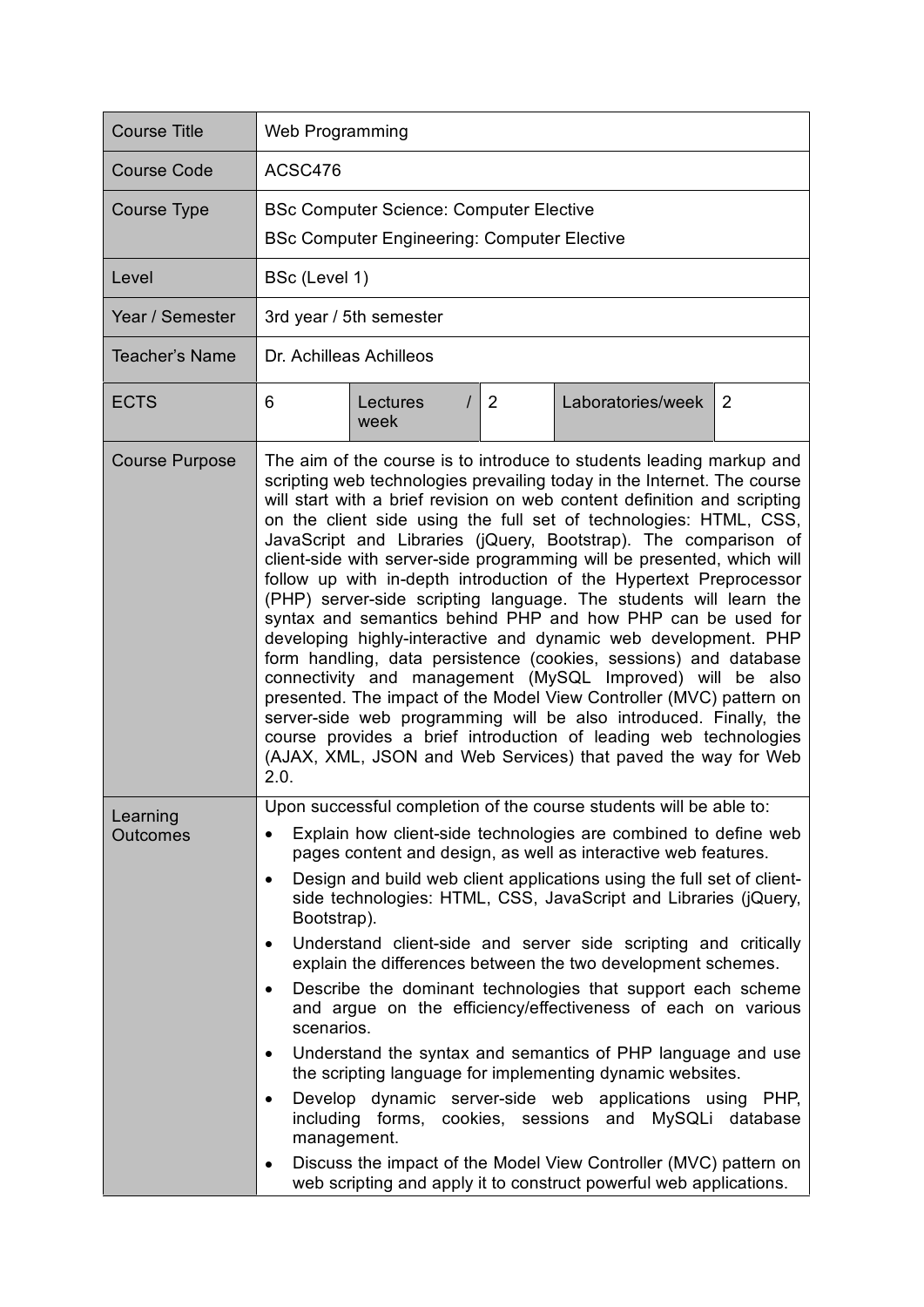|                         | Discuss the impact of XML, JSON and AJAX technologies in the<br>$\bullet$<br>web evolution, and explain and evaluate the importance of Web<br>Services for the future of web programming.                                                                                                                                                                                                                                                                                                                                                                                                                                                              |  |  |
|-------------------------|--------------------------------------------------------------------------------------------------------------------------------------------------------------------------------------------------------------------------------------------------------------------------------------------------------------------------------------------------------------------------------------------------------------------------------------------------------------------------------------------------------------------------------------------------------------------------------------------------------------------------------------------------------|--|--|
| Prerequisites           | None.<br>ACSC131, ACSC183, Corequisites<br><b>ACOE313.</b>                                                                                                                                                                                                                                                                                                                                                                                                                                                                                                                                                                                             |  |  |
| <b>Course Content</b>   | 1. Introduction to Dynamic Web Programming (2 weeks)<br>HTTP and HTML. The Request/Response Procedure.<br>Implementing powerful client-side web applications using<br>the full set of technologies: i.e., HTML5, CSS, JavaScript<br>and Libraries (e.g., jQuery). Comparison between client<br>and server-side web development technologies and<br>architectures. The Benefits of PHP, MySQL, JavaScript,<br>CSS, and HTML5. The Apache Web Server.                                                                                                                                                                                                    |  |  |
|                         |                                                                                                                                                                                                                                                                                                                                                                                                                                                                                                                                                                                                                                                        |  |  |
|                         | 2. Setting Up a Web Development Server (1 week)                                                                                                                                                                                                                                                                                                                                                                                                                                                                                                                                                                                                        |  |  |
|                         | What Is a WAMP, MAMP, or LAMP?. Installing and Testing<br>XAMPP on Local Machine: Windows, Mac OS X, Linux.<br>Working with a Remote Web Development Server:<br>Logging In Using SSH, File Transfer using SFTP or FTP.<br>Using a Program Editor. Using an IDE.                                                                                                                                                                                                                                                                                                                                                                                        |  |  |
|                         | 3. Server-Side Programmatic Support in Web Applications (6<br>weeks)                                                                                                                                                                                                                                                                                                                                                                                                                                                                                                                                                                                   |  |  |
|                         | Server-side programming. The Hypertext Preprocessor<br>(PHP). The Structure of PHP. Expressions and Control<br>Flow in PHP. PHP Functions and Objects. Form Handling.<br>Cookies, Sessions, and Authentication. Accessing MySQL<br>Using PHP. Use PHP to implement a database-driven Web<br>site with MySQL.                                                                                                                                                                                                                                                                                                                                           |  |  |
|                         | 4. Using MVC Pattern for the Development of Web Applications<br>$(2$ weeks).                                                                                                                                                                                                                                                                                                                                                                                                                                                                                                                                                                           |  |  |
|                         | Introduction to the Model-View-Controller (MVC) pattern.<br>Using the MVC pattern for the implementation of modular<br>web applications by applying the notion of separation of<br>concerns. MVC-based Web Frameworks.<br>5. Data Languages and the Future of the Web (2 weeks)                                                                                                                                                                                                                                                                                                                                                                        |  |  |
|                         |                                                                                                                                                                                                                                                                                                                                                                                                                                                                                                                                                                                                                                                        |  |  |
|                         | The XML meta-language. XML languages and documents.<br>$\qquad \qquad \blacksquare$<br>Well-formed and valid documents. Impact of XML on<br>Internet development. The receding of XML and the<br>emergence of alternative approaches - the JSON data-<br>interchange format. Introduction to AJAX, Web APIs and<br>Web 2.0 using PHP-based Web Services.                                                                                                                                                                                                                                                                                               |  |  |
| Teaching<br>Methodology | The methodology followed in this course is structured around lectures<br>and laboratory exercises, so that students gain theoretical knowledge<br>as well as practical skills. The taught part of course is delivered to the<br>students with the help of computer presentations. Presentations are<br>available through the e-learning system for students to use in<br>combination with the textbooks. Furthermore, theoretical principles<br>are explained by means of specific examples and solution of specific<br>problems using practical examples. The code for these programming<br>examples is also made available in the e-learning system. |  |  |